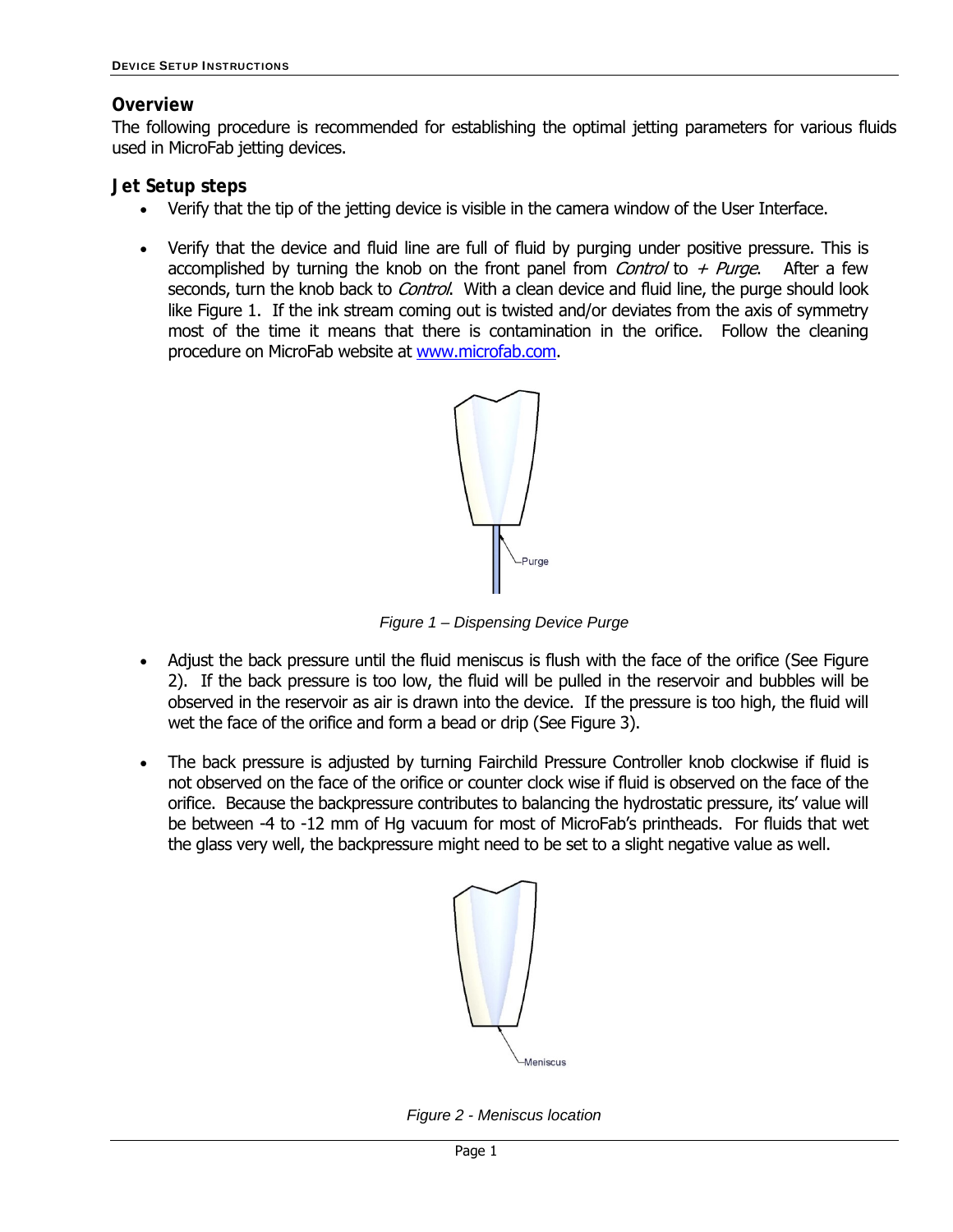

*Figure 3 - Fluid wetting the tip* 

- Initialize the pulse to the jetting device. Set the signal frequency at 240 Hz. Set Dwell voltage (V<sub>1</sub> for Jetserver program) to 20 V and Dwell time ( $t_1$ ) between 25 and 30 $\mu$ s. The rise and fall times are adjustable and should be set to 3-5 μs. If an echo pulse is used, set Dwell Voltage (V<sub>1</sub>) to 15 V and Echo Voltage (V<sub>2</sub>) to –15 V and Echo time (t<sub>2</sub>) to 50 μs (twice t<sub>1</sub>). The echo pulse is used to optimize the drop break-off, so for initial studies, using a unipolar pulse is recommended.
- When the *Start Jetting* button is clicked, drops should be observed exiting the jetting device. The strobe delay slider bar should be adjusted to locate the drop in flight; drops should be visible close to the orifice for delay values in the 150-200μs range. To generate drops continuously make sure that the *Trigger mode* is set to *Continuous* on *Jet Setup* tab of Jetlab4 and Jetserver software program.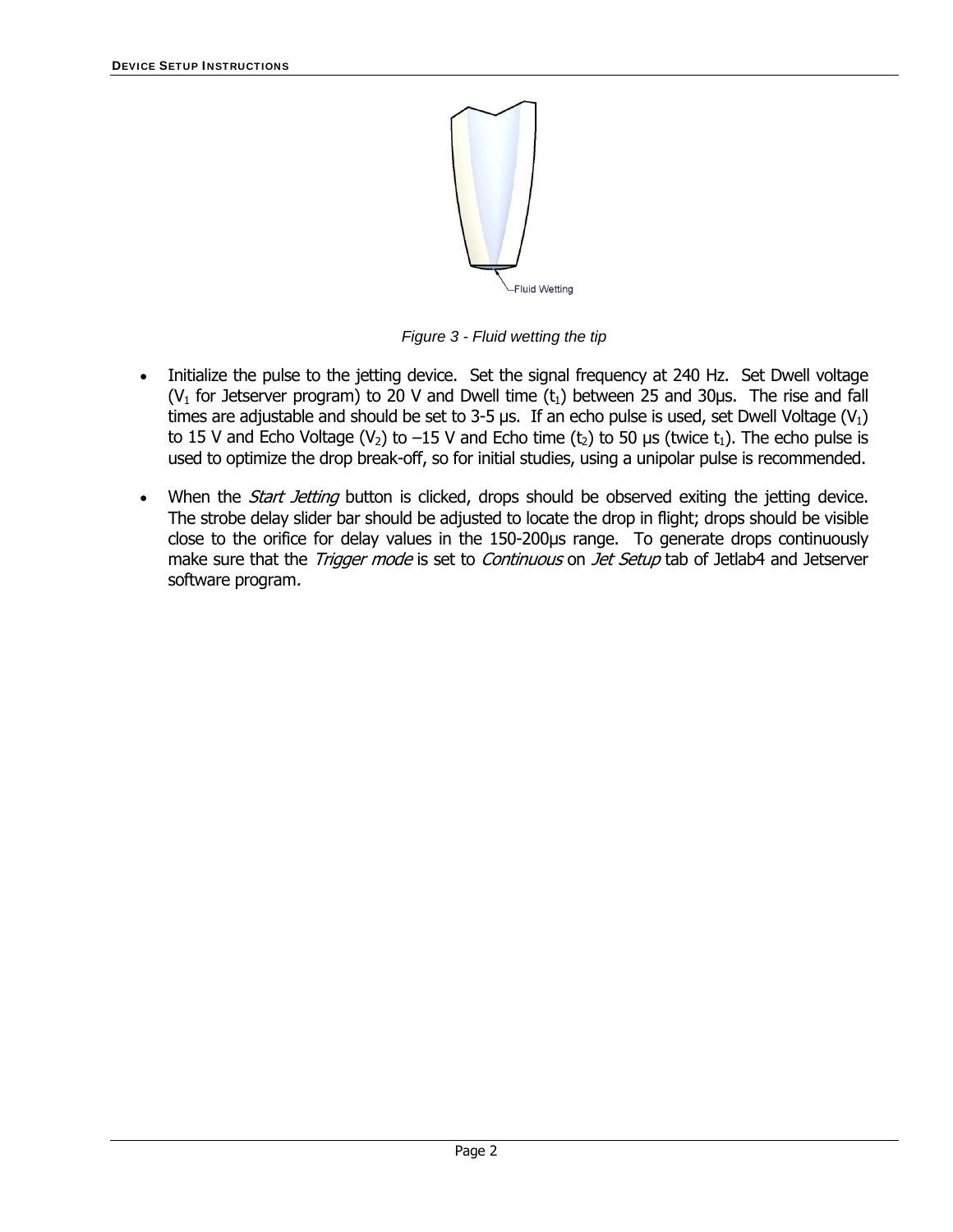

*Figure 4 - Drops in flight* 

- If drops are not observed, turn the pneumatics knob on the front panel to  $+$  Purge, and you should observe radial perturbations on the cylindrical fluid column exiting the device. The perturbations will move along the column when changing the delay. This demonstrates that the fluid is seeing a voltage pulse that disturbs the fluid column. Turn the knob back to Control. Adjusting the actuation waveform is the next step.
- If the meniscus is moving at the device orifice but no drop is formed, adjust the strobe delay slider bar so you can see the meniscus at the maximum position outside the glass. Increase the applied voltage in 2 V increments. This should produce an increase of the meniscus excursion and, at a certain voltage level, should produce a drop.
- Adjust (change Dwell time up and down from the previous set value) the Dwell time keeping constant voltage for the maximum velocity. If satellites (smaller drops) are formed, the voltage should be decreased.



*Figure 5 – Drop Generation with satellites*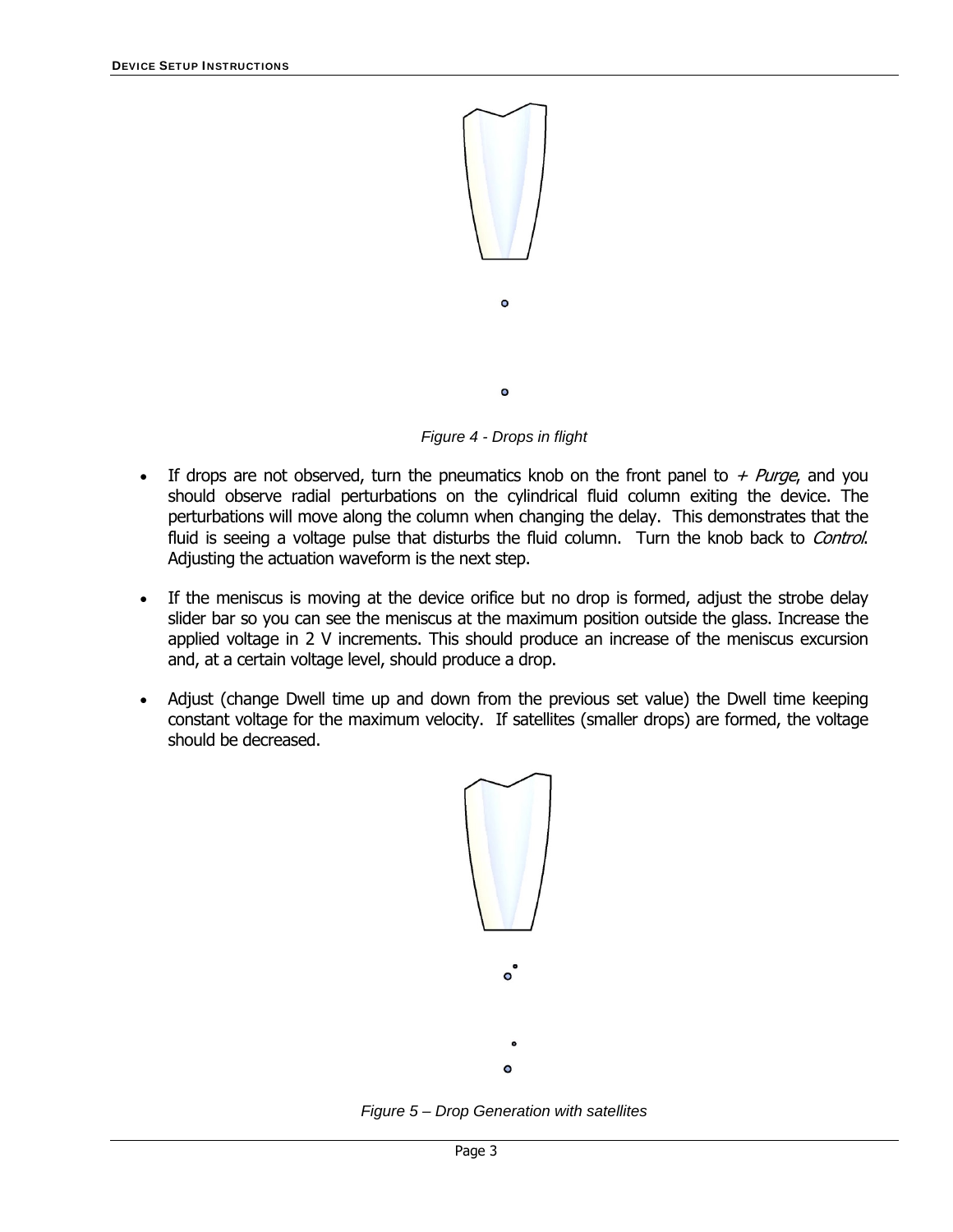Perform fine-tuning (for stable drop formation and no satellite operation) by adjusting the timings and voltage around the values determined above.

**Notes** 

- An increase of the voltage produces an increase in velocity. Beyond a certain voltage level satellites start forming. Also, high voltage could cause air ingestion.
- Drops are formed at a certain range for Dwell time. Increasing Dwell time past a certain point will result in no drops. Increasing Dwell time further will again produce drops (of larger volume).
- There is no need to use the negative side of the voltage. It is recommended to evaluate first just the unipolar waveform. If good drop formation is achieved, use the unipolar.
- Changing the operating frequency to values above 500Hz might require additional tuning.
- When using high frequency values use the strobe divider (Options Menu, Settings dialog, Jetting Tab) to reduce the amount of light captured by the camera. For default 1, every main pulse is accompanied by a strobe pulse, for larger numbers, it is every  $2^{nd}$  for 2, every  $3<sup>rd</sup>$  for 3, and so on. Otherwise the drops will not be observable on the screen. As an alternative, the camera gain and exposure can be changed in the camera software (StCamSWare).

### **Basic Drop Formation Troubleshooting**

#### No drops formed

- Set the delay to zero then set it to 150-200μs to make sure no drops are ejected.
- Inspect the tip. Purge to recover the meniscus or to eliminate any large air bubbles observed in the nozzle area.
- Pressurize the reservoir. If no fluid is purged, the device is clogged. Several possible techniques exist for removing a clog from the orifice.



*Figure 6 - Clogged tip* 

Repeat steps 3 to 9 in the setup procedure

#### No drops are formed with a fluid puddle formed on the device tip

Readjust the reservoir back pressure if necessary.